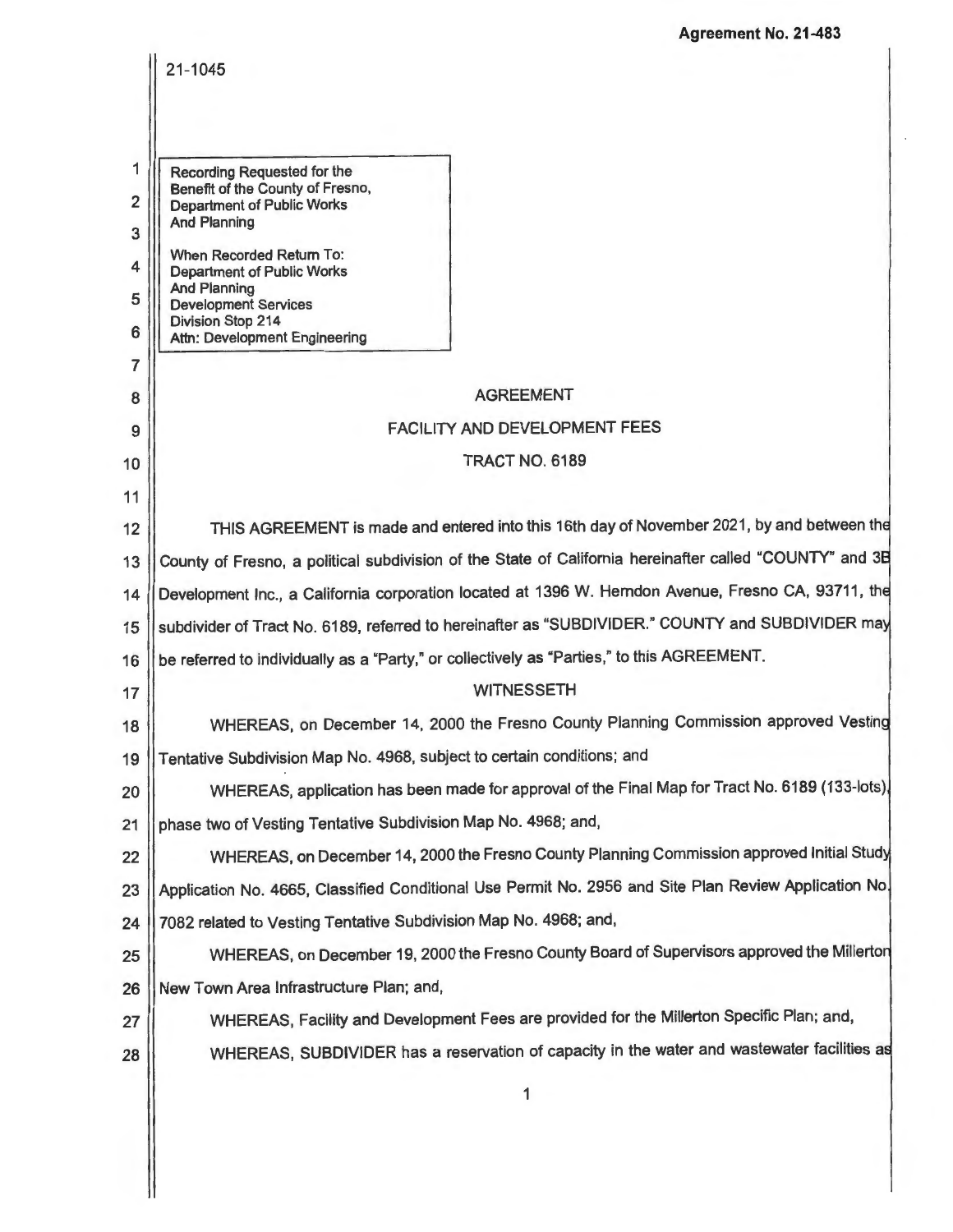1 per Resolution No. 14-073, adopted by the Fresno County Board of Supervisors on February 25, 2014  $2$  and,

3 | WHEREAS, the Millerton New Town Infrastructure Plan Implementation Procedures provide for 4 | reimbursement for cost of construction of facilities contained in the Infrastructure Plan through the provision 5 | of Facility Fees; and

6 | WHEREAS, SUBDIVIDER desires to acquire a permanent allocation of capacity for water and 7 wastewater facilities for Tract No. 6189 and to file a Final Map for Tract No. 6189; and

8 | WHEREAS, the document titled "Millerton New Town Infrastructure Plan Facility Fees and Millerton 9 || Specific Plan Development Fees," dated June 2008 (Facility and Development Fees Document) and on 10 | file in the office of the Department of Public Works and Planning describes Facility Fees and Development 11 | Fees as provided for in the Millerton Specific Plan and the Implementation Procedures;

12 NOW THEREFORE, the Parties hereto agree as follows:

13 1. **FEE** OBLIGATION.

14 | SUBDIVIDER is obligated to pay the Facility Fee and Development Fee in the amounts shown in 15 | Attachment A to this AGREEMENT prior to the issuance of a building permit. Each of these fees is a base 16 | fee per lot multiplied by the one hundred thirty-three (133) lots in Tract No. 6189 and include the fees for 17 | COUNTY administration of the fee program.

# 18 | 2. CREDIT FOR FACILITY CONSTRUCTION.

19 | A. In connection with Tract No. 6189, SUBDIVIDER constructed facilities or other infrastructure 20 || that are the subject of the Facility Fee and Development Fee. SUBDIVIDER has furnished COUNTY with 21 documentation of the cost of those constructed facilities and SUBDIVIDER's pro rata share of that cost for 22 || those completed facilities that are the subject of the Facility Fees and Development Fees.

23 **B.** SUBDIVIDER has furnished COUNTY with documentation of the estimated cost of facilities 24 and SUBDIVIDER's pro rata share of that estimated cost for those facilities that are the subject of the 25 | Facility Fees and Development Fees that are to be constructed or installed and not completed at the time 26 | of this AGREEMENT. Those costs are summarized in Attachments C and D. SUBDIVIDER shall provide 27  $\parallel$  to COUNTY a summary of the actual costs within sixty (60) days after completion of the facilities.

28 **C.** The value of that participation shown by the documentation in Paragraphs A and B above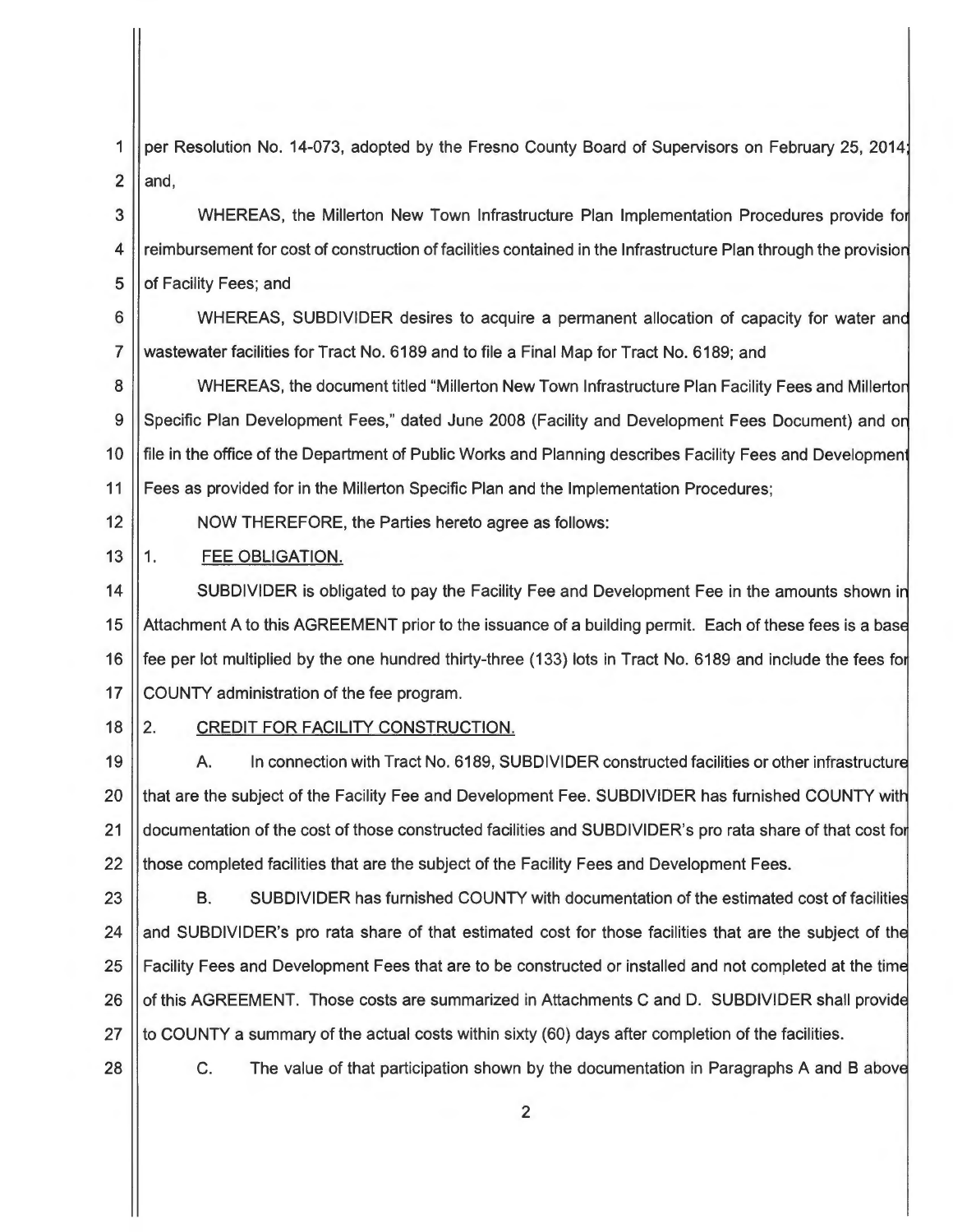1 is shown in Attachment A and is credited against SUBDIVIDER's fee obligation.

#### 2 3. PAYMENT OF FEES.

3 4 A. SUBDIVIDER shall pay the fees due in the amount shown on Attachment A upo acceptance of the Final Map for said Tract No. 6189 by the Board of Supervisors.

5 6 7 B. COUNTY shall deposit funds in separate accounts and shall accurately account for all fund and interest earned. Funds shall be administered in accordance with the provision of the Implementation Procedures of the Millerton New Town Infrastructure Plan.

8 4. ADJUSTMENTS.

9 10 11 12 A. Based on documentation, that may later be submitted by SUBDIVIDER and accepted b COUNTY Department of Public Works and Planning, of actual cost and SUBDIVIDER's pro rata share o that cost furnished in accordance with Section 2, Paragraph B, COUNTY shall revise SUBDIVIDER' credits shown in Attachment A to reflect the actual costs.

13 14 15 16 B. COUNTY shall provide SUBDIVIDER with a revised statement of fees and credits for Trac No. 6189 and notify SUBDIVIDER of any additional fees due within ninety (90) days of receiving and accepting the documentation in paragraph A of this section. SUBDIVIDER shall pay any additional fee within sixty (60) days of receiving notice of fees due.

#### 17 5. REIMBURSEMENTS.

18 19 20 21 A. COUNTY shall review the Facility Fee and Development Fee accounts annually or a requested by SUBDIVIDER and notify SUBDIVIDER when funds are available in any of the accounts t reimburse SUBDIVIDER for the credits shown on Attachment A or the latest revised statement of fees and credits.

22 23 24 25 B. Within 60 days of receiving notice pf available funds as provided in paragraph A of thi section 5, SUBDIVIDER shall choose to receive reimbursement or to retain credits toward fee obligations on future projects in the Millerton New Town Specific Plan area and shall notify COUNTY in writing of it choice.

# $26 \parallel 6$ . NOTICES.

27  $\parallel$  The persons and their addresses having authority to give and receive notices under this  $28$  | AGREEMENT include the following: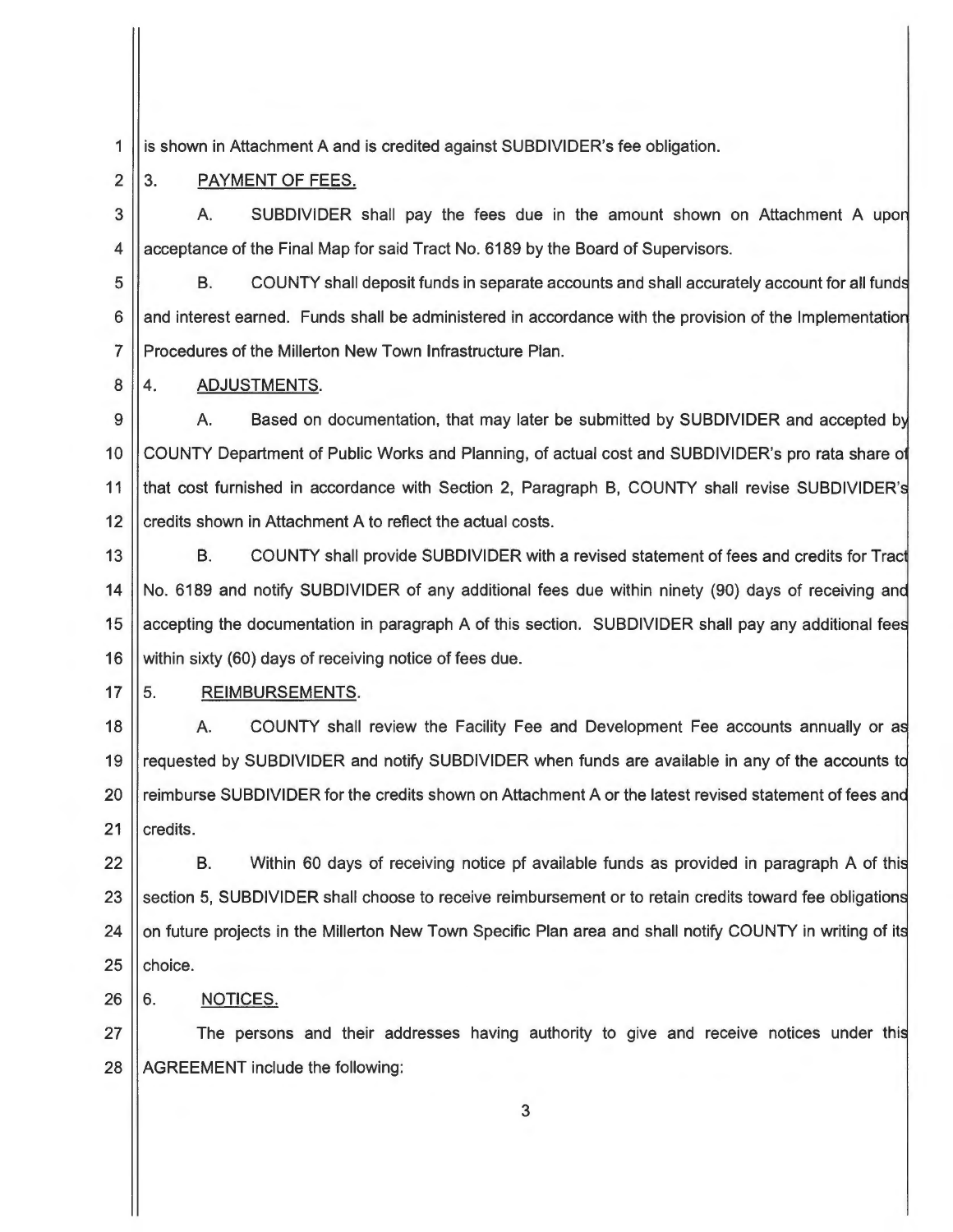1 2 3 4 5 6 COUNTY OF FRESNO Director of Public Works and Planning County of Fresno 2220 Tulare Street, 6<sup>th</sup> Floor Fresno, CA 93721 SUBDIVIDER Darius Assemi, CEO, Director 3B Development Inc. a California Corporation 1396 W. Herndon Avenue, Fresno, CA 93711 7  $\parallel$  All notices between COUNTY and SUBDIVIDER provided for or permitted under this AGREEMENT 8 | must be in writing and delivered either by personal service, by first-class United States mail, by an overnight 9 Commercial courier service, or by telephonic facsimile transmission. A notice delivered by personal service 10 I is effective upon service to the recipient. A notice delivered by first-class United States mail is effective 11 | three (3) COUNTY business days after deposit in the United States mail, postage prepaid, addressed to 12 || the recipient. A notice delivered by an overnight commercial courier service is effective one (1) COUNTY 13 | business day after deposit with the overnight commercial courier service, delivery fees prepaid, with 14 delivery instructions given for next day delivery, addressed to the recipient. A notice delivered by telephonid 15 **f** facsimile is effective when transmission to the recipient is completed (but, if such transmission is completed 16 | outside of COUNTY business hours, then such delivery shall be deemed to be effective at the next 17 I beginning of a COUNTY business day), provided that the sender maintains a machine record of the 18 | completed transmission. 19 | For all claims arising out of or related to this AGREEMENT, nothing in this section establishes, 20 Waives, or modifies any claims presentation requirements or procedures provided by law, including but not 21 | limited to the Government Claims Act (Division 3.6 of Title 1 of the Government Code, beginning with  $22$  | section 810). 23 | 7. VENUE AND GOVERNING LAW. 24 | Venue for any action arising out of or related to this AGREEMENT shall only be in Fresno County. 25 California. The rights and obligations of the Parties and all interpretation and performance of this  $26$   $\parallel$  AGREEMENT shall be governed in all respects by the laws of the State of California.  $27 \parallel 8$ . SEVERABILITY. 28 || In the event any provisions of this AGREEMENT are held by a court of competent jurisdiction to be 4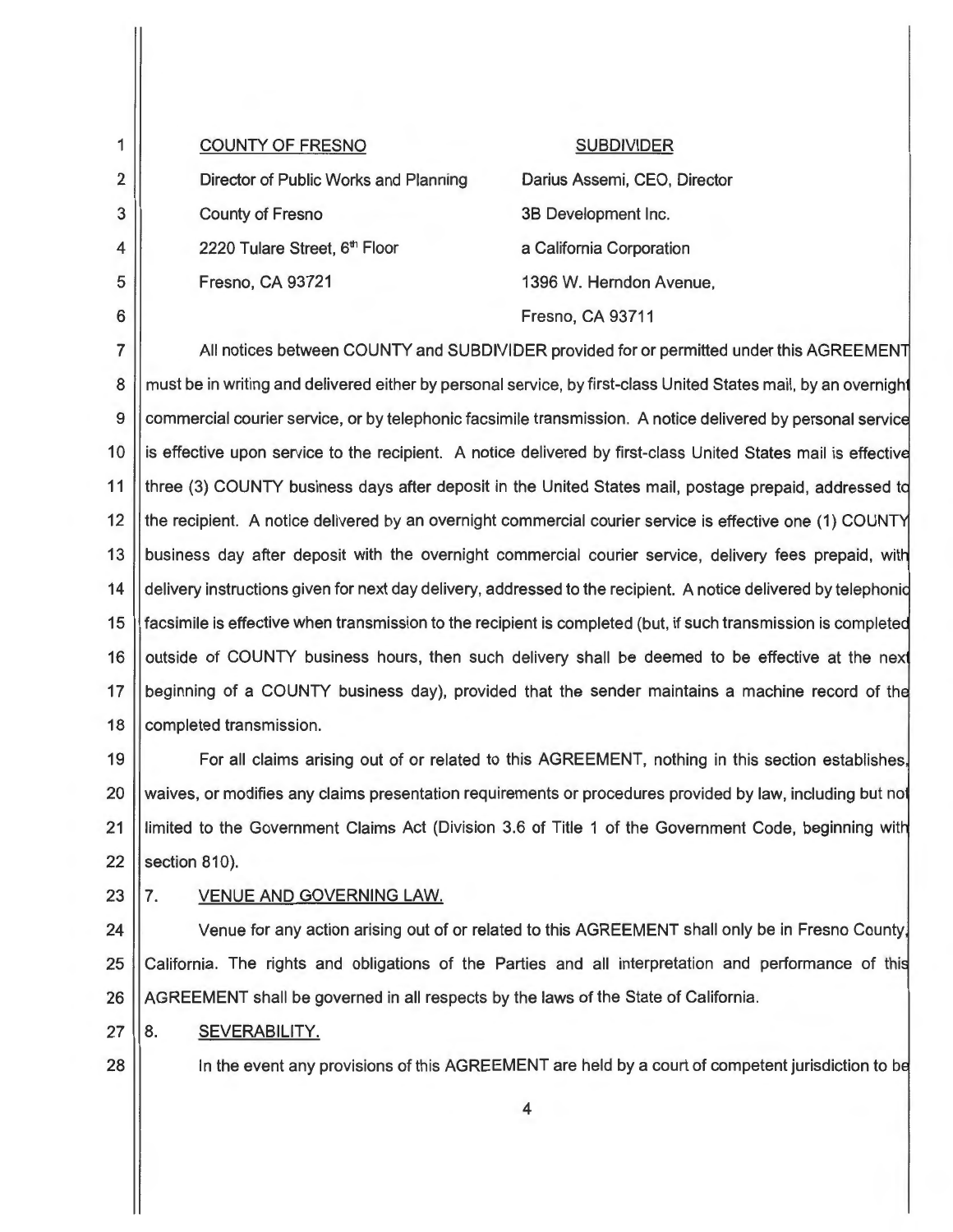1 || invalid, void, or unenforceable, the Parties will use their best efforts to meet and confer to determine how 2 | to mutually amend such provisions with valid and enforceable provisions, and the remaining provisions of 3 || this AGREEMENT will nevertheless continue in full force and effect without being impaired or invalidated  $4$  || in any way.

# 5 9. HEADINGS; CONSTRUCTION; STATUTORY REFERENCES.

6  $\vert$  The headings of the sections and paragraphs of this AGREEMENT are for convenience only and 7 Shall not be used to interpret this AGREEMENT. This AGREEMENT is the product of negotiation between 8 || the Parties. The language of this AGREEMENT shall be construed as a whole according to its fair meaning 9 and not strictly for or against any Party. Any rule of construction to the effect that ambiguities are to be 10 | resolved against the drafting party shall not apply in interpreting this AGREEMENT.

11 | All references in this AGREEMENT to statutes, regulations, ordinances or resolutions of the United 12 States, the State of California, or COUNTY shall be deemed to include the same statute, regulation, 13 | ordinance or resolution as hereafter amended or renumbered, or if repealed, to such other provisions as 14 may thereafter govern the same subject.

# 15 || 10. LEGAL AUTHORITY.

16 | Each individual executing or attesting this AGREEMENT hereby covenants, warrants, and 17 || represents to the other Party:

18 || A. That he or she is duly authorized to execute and deliver this AGREEMENT on behalf of his 19 | or her respective Party in accordance with the following: for the SUBDIVIDER, its articles of 20 incorporation and bylaws; and for COUNTY, its governing legal authority;

21 B. That this AGREEMENT is binding upon his or her respective Party; and

- 22 23 C. That his or her respective Party is duly organized and legally existing in good standing in the State of California.
- 24 11. **BINDING** EFFECT.
- 25  $\parallel$  This AGREEMENT shall be binding upon, and inure to the benefit of, the successors and assigns 26 **o**f the Parties.
- 27 12. NO THIRD-PARTY BENEFICIARIES.
- 28 | Notwithstanding anything else to the contrary herein, the Parties acknowledge and agree that no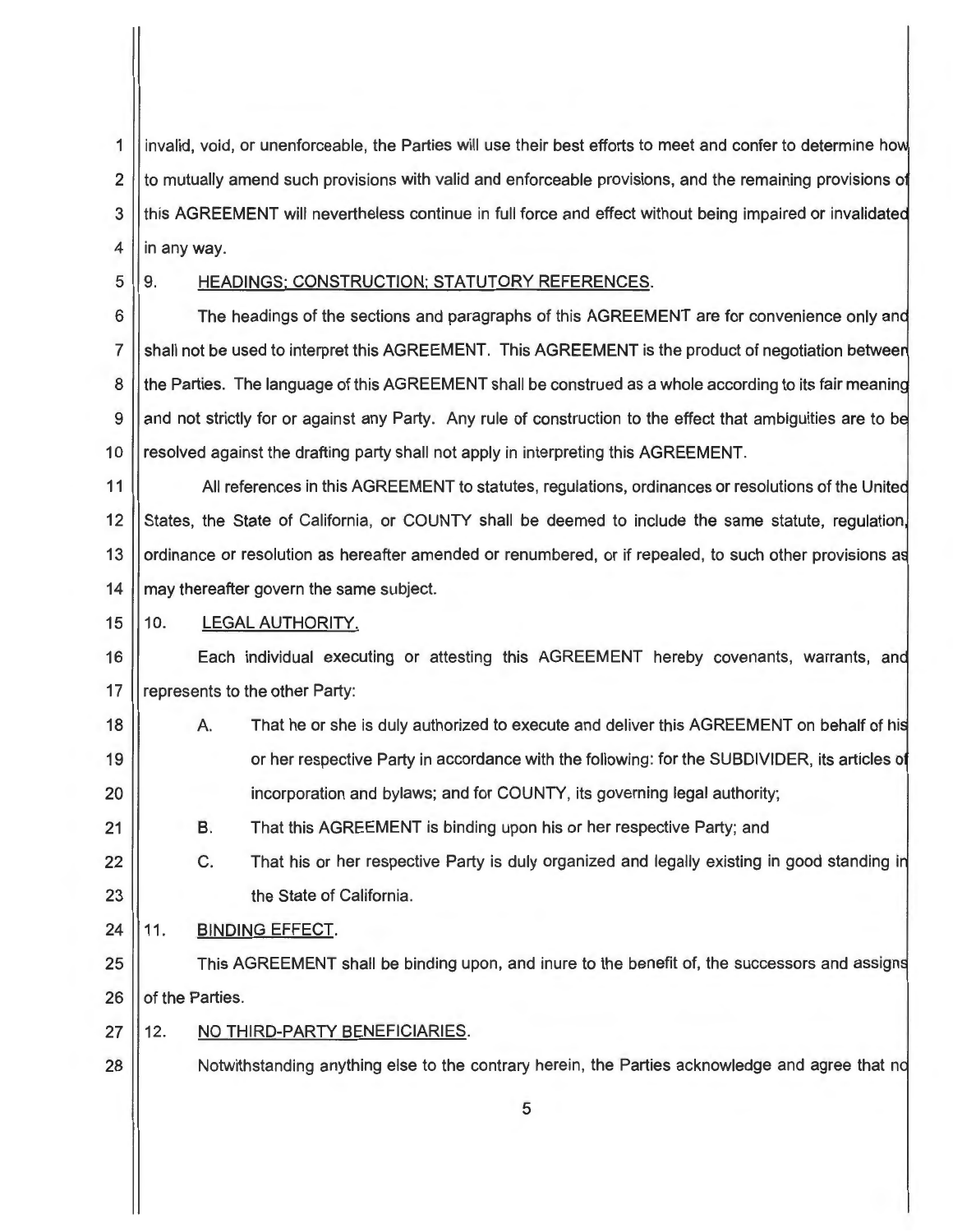| 1              | other person, firm, corporation, or entity shall be deemed an intended third-party beneficiary of this |
|----------------|--------------------------------------------------------------------------------------------------------|
| $\overline{2}$ | AGREEMENT.                                                                                             |
| 3              | 13.<br>COUNTERPARTS.                                                                                   |
| 4              | This AGREEMENT may be executed in two or more counterparts, each of which shall be deemed              |
| 5              | to be an original, and all of which taken together shall constitute one and the same instrument.       |
| 6              | 14.<br><b>ENTIRE AGREEMENT.</b>                                                                        |
| $\overline{7}$ | This AGREEMENT constitutes the entire AGREEMENT between SUBDIVIDER and COUNTY with                     |
| 8              | respect to the subject matter hereof and supersedes all previous AGREEMENT negotiations, proposals,    |
| 9              | commitments, writings, advertisements, publications, and understanding of any nature whatsoever unless |
| 10             | expressly included in this AGREEMENT.                                                                  |
| 11             | 15.<br>NON-ASSIGNMENT.                                                                                 |
| 12             | This AGREEMENT shall not be assignable by SUBDIVIDER without the prior written consent of              |
| 13             | COUNTY. Any assignee shall take this AGREEMENT subject to the covenants and conditions set forth       |
| 14             | herein.                                                                                                |
| 15             | INDEPENDENT CAPACITY.<br>16.                                                                           |
| 16             | This AGREEMENT is not intended to and will not be construed to create the relationship of principal-   |
| 17             | agent, master-servant, employer-employee, partnership, joint venture or association between the COUNTY |
| 18             | and the SUBDIVIDER; neither Party is an officer of the other. Each of the Parties to this AGREEMENT,   |
| 19             | their respective officers, agents and employees, in the performance of this AGREEMENT shall act in an  |
| 20             | independent capacity, as independent contractors, between each other.                                  |
| 21             | (Signature page follows.)                                                                              |
| 22             |                                                                                                        |
| 23             |                                                                                                        |
| 24             |                                                                                                        |
| 25             |                                                                                                        |
| 26             |                                                                                                        |
| 27             |                                                                                                        |
| 28             |                                                                                                        |
|                | $\boldsymbol{6}$                                                                                       |
|                |                                                                                                        |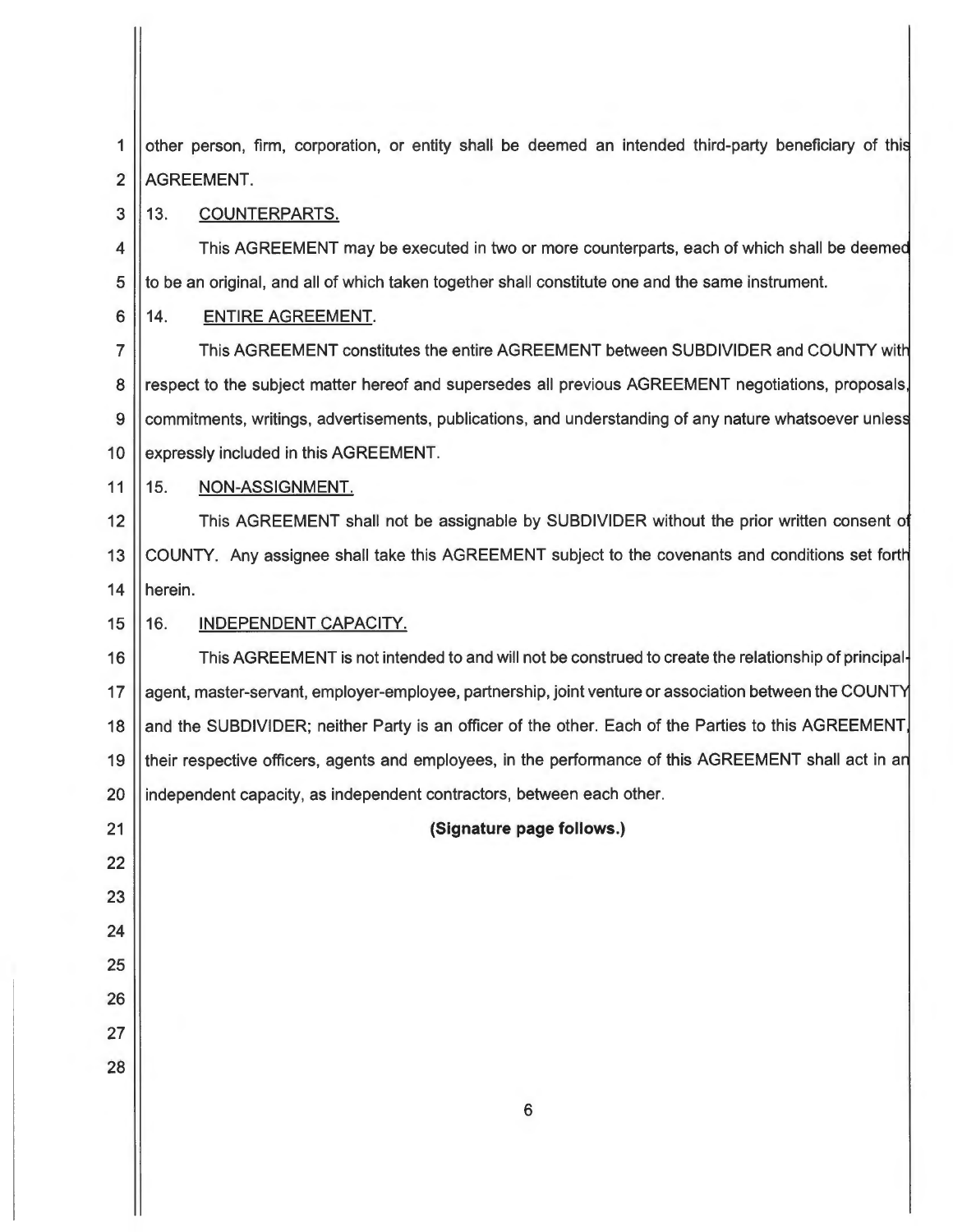1 | IN WITNESS WHEREOF, the Parties have executed this AGREEMENT on the date

2 set forth above. 3 **SUBDIVIDER AND/OR CONSULTANT COUNTY OF FRESNO** 4 **~~i.----** (Authonzed Signature) 5 (Authorized Signature)<br>
Davive Assemi CEO<br>
Print Name and Title Steve Brandau, Chairman of the Board of 6 Supervisors of the County of Fresno 7 8 **ATTEST:**  1394 W. Harndon Are, Ste 101 Bernice **E.** Seidel 9 | Mailing Address Clerk of the Board of Supervisors County of Fresno, State of California Fresno, CA 93711 10 City, State, and Zip Code 11 Deputy 12 13 14 15 16 17 18 |FOR ACCOUNTING USE ONLY: 19 ORG: 1170-1178, 1194-1199 ACCOUNT: 1450, 1450 20 FUND: 0085, 0085 SUBCLASS 17414-17422; 17423-17428 21 22 23 24 25 26 27 28 7